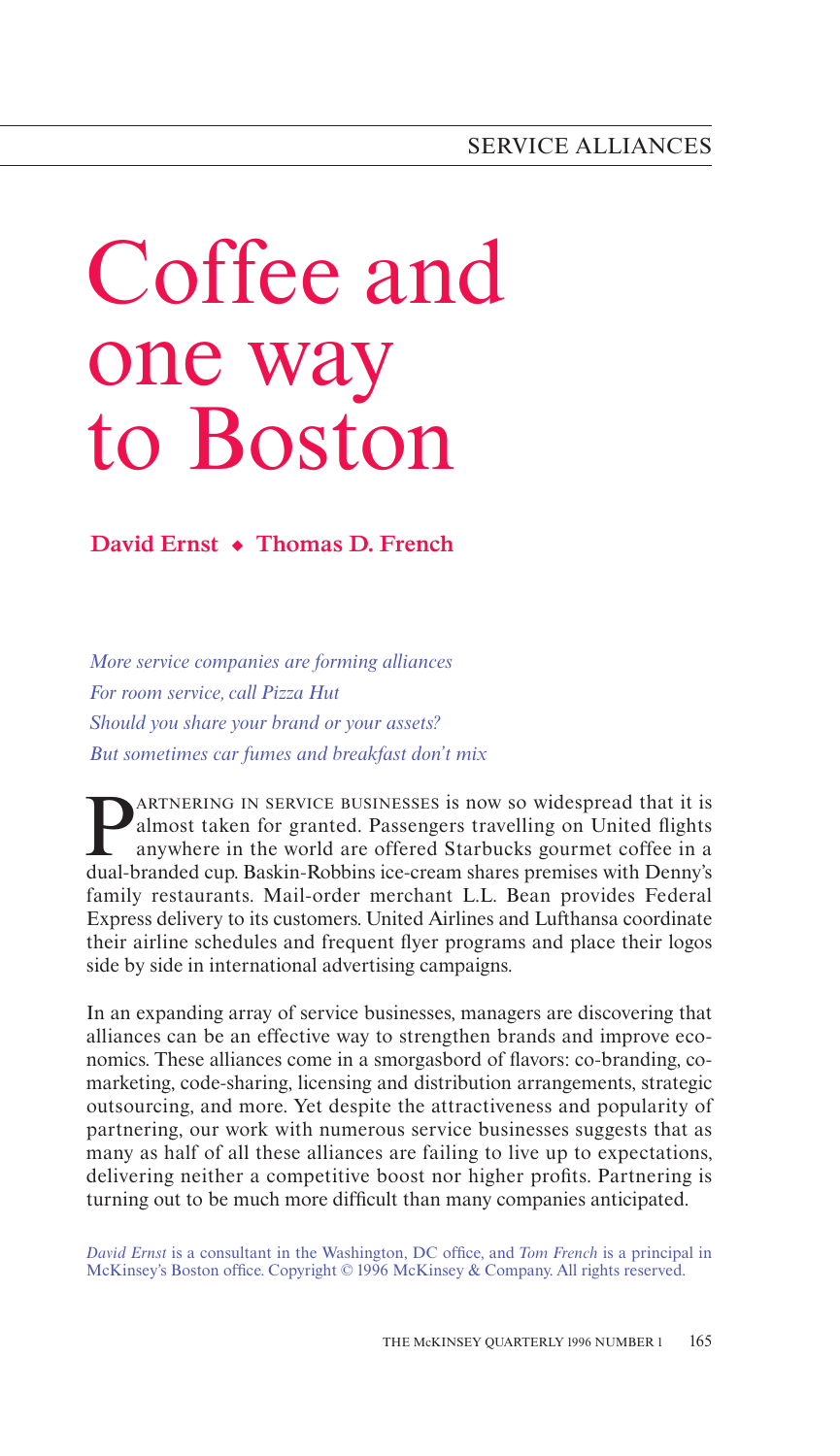An analogy can be drawn with the pitfalls and success factors in crossborder alliances.\* Many of the same conditions apply to successful service alliances. The companies taking part should agree on objectives; they should offer complementary strengths; they should agree in advance on a detailed business plan and on how the alliance will be managed; and, because alliances need to adapt to changing circumstances, they should build flexibility into their agreement. But because of the importance of

As many as half of alliances are failing to live up to expectations, delivering neither a competitive boost nor higher profits

brands and the complexity of many delivery systems, service alliances also involve some distinctive challenges of their own.

As these alliances ripple through industry aƒter industry, managers confront three critical questions: How do service alliances

create value, and do they make sense for my business? What types of service alliance should I consider? And, most important, what do I need to think about in developing a partnering strategy and managing an alliance?

## **Why partner?**

Service companies first acquired a taste for alliances in the late 1980s, when stiƒfer competition forced them to rethink their strategies. In the United States, airline deregulation, for instance, led to sustained price competition and overcapacity, from which the industry has yet to recover. In the quickservice restaurant business, most of the prime sites had already been taken, costs were rising, and fierce competition between existing players drove down returns in what had previously been a vibrant segment.

As many service businesses matured, sluggish demand, rising consumer expectations, and outdated cost structures exerted new pressures on companies that had once enjoyed rapid and profitable growth. In response, most players sought temporary relief through cost-cutting. However, the more far-sighted realized they needed to find fresh ways to improve and differentiate their services in order to create superior value for customers and shareholders. Alliances emerged as an answer.

The appeal of a service alliance is that partners retain their independent brands – and, in most cases, their financial control – while they simultaneously raise revenues or cut costs. Revenue grows when partners improve the services they oƒfer and reach more customers. Cost savings are achieved by sharing assets or elements of the business system, or by capturing operating eƒficiencies through the outsourcing of certain activities. The challenge is always to ensure that the coupling of the service delivery

<sup>\*</sup> *See* Joel Bleeke and David Ernst, *Collaborating to Compete,* John Wiley, New York, 1993.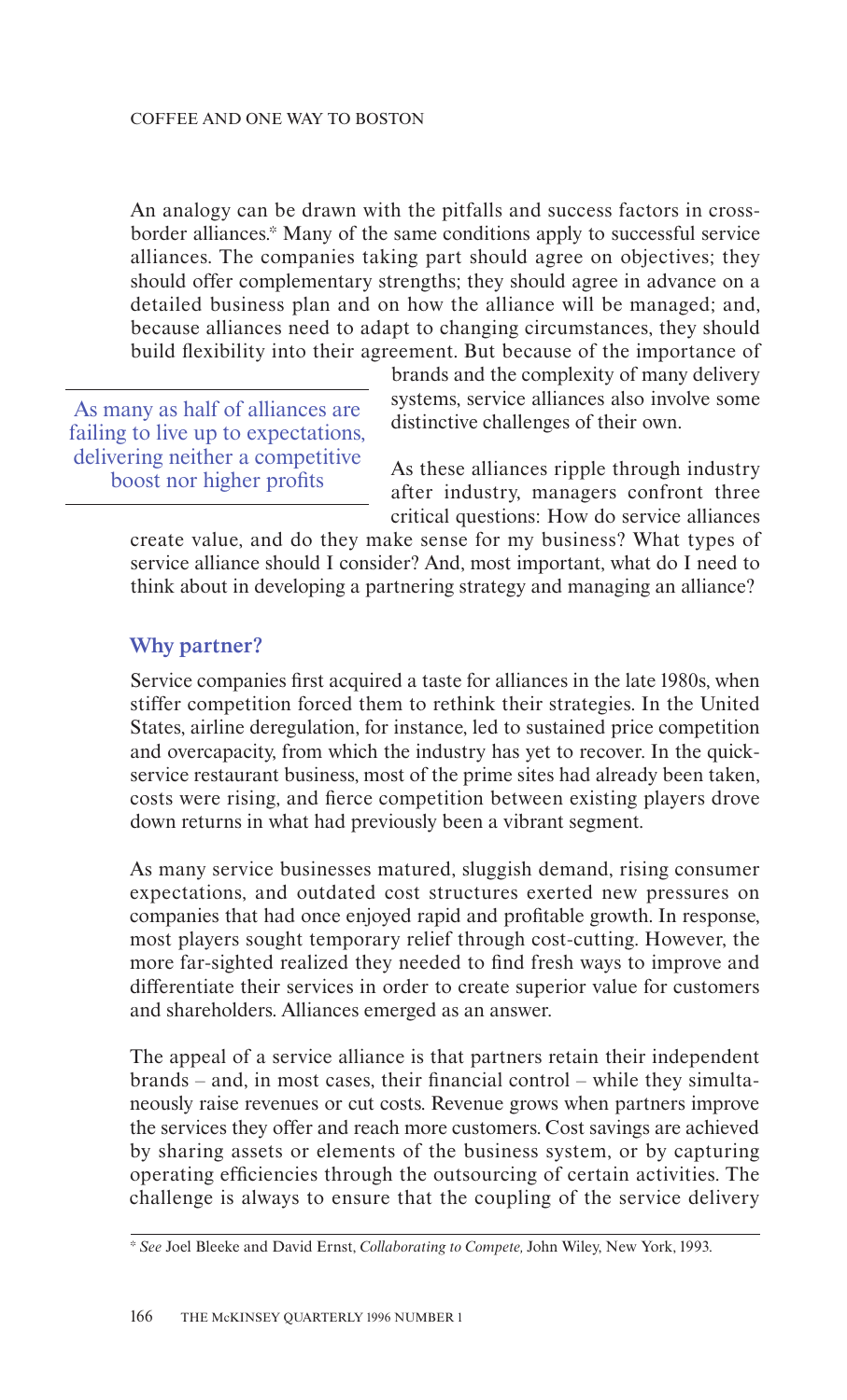systems supports – and preferably enhances – the operating efficiency and eƒfectiveness of each partner's core concept.

Take the alliance between Pizza Hut and Choice Hotels International (corporate parent of Comfort Inn, Quality Inn, Econolodge, and other chains). It enables hotel guests to order a pizza that is delivered at no extra cost to their room. In this arrangement, everybody wins. Choice Hotels, whose brand hotels typically have no in-room dining facilities, improves the quality of its service,



while Pizza Hut gains customers among hotel guests who might otherwise eat elsewhere. These guests represent a large, attractive customer segment that is geographically focused and hence economic to serve. While orders are currently placed by phone, it is possible to envisage a guest's television screen offering an electronic menu linked to the local Pizza Hut – an efficient way of boosting both sales and customer service.

## **Two modes of alliance**

Most service alliances have certain fundamental characteristics in common. First, at least one of the companies needs to make changes in its delivery system. Second, the customer's perception of the brand offering will alter

The main attraction of a brandsharing alliance, is that partners can sweeten their oƒfering with a minimum of extra investment

as a result of the alliance. Third, the relationship between the partners is exclusive to some degree. Finally, there are shared risks and benefits.

These common features aside, the extent to which allying service com-

panies will choose to integrate their delivery systems and collaborate on day-to-day business will vary. The loosest form of alliance may seem little more than a new delivery channel; the more complicated appears tantamount to a merger. To make sense of the latter variety, it is helpful to group alliances into two broad categories: brand sharing and asset sharing.

**Brand-sharing** alliances are characterized by some kind of joint service oƒfering, but limited operational integration. They might involve comarketing, co-branding, or a distribution or licensing agreement. They focus on increasing customer benefits. Because business system integration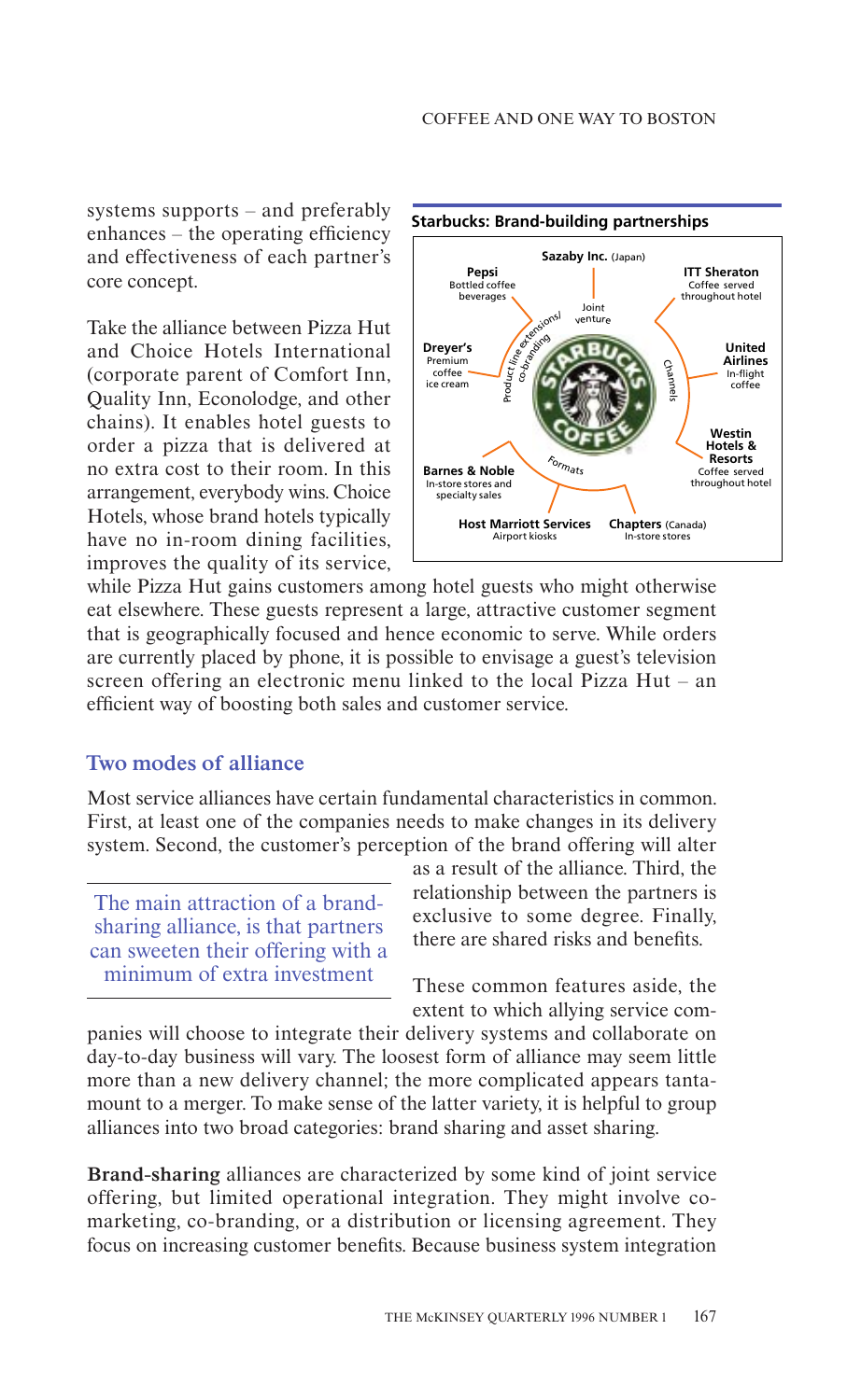#### COFFEE AND ONE WAY TO BOSTON

is low, brand-sharing alliances usually deliver only minor cost efficiencies. The main attraction of a brand-sharing alliance is that it allows partners to sweeten their product offering with a minimum of incremental investment.

Citibank's agreement with American Airlines, whereby Citibank credit card holders can accumulate American frequent flyer points, is a good example. By exchanging information electronically and performing some joint marketing, both companies have increased the appeal of their products with a minimal amount of coordination. So simple was the concept that it has since been copied by virtually every credit card company.

**Asset-sharing** is a more complicated form of alliance in which the partners maintain distinct product offerings, but share some assets in the business system – often real estate, but sometimes computers or even aircraft. Whereas brand-sharing alliances seek to raise the quality of the service oƒfered, asset-sharing alliances place more emphasis on reaping cost eƒficiencies, though opportunities to earn extra revenue do exist.

In the arrangement between Citgo gas stations and 7-Eleven, the partners share real estate costs. Looking to improve its financial returns, Citgo realized its retail space was an underutilized asset. Like other convenience store chains, 7-Eleven wanted more cost-eƒfective distribution points. By establishing outlets in Citgo stations, it gained access to new real estate and

Some partnerships link product oƒferings and delivery systems so intimately that they look more like mergers than alliances

attractive locations. Whenever customers take advantage of one-stop shopping (or succumb to impulse buying), extra revenue is generated for both partners.

Examples of asset-sharing alliances dot the landscape. Innovative gasoline retailers

are branching out beyond convenience stores to partner with fast-food, car-wash, and dry-cleaning companies. McDonald's has teamed up with Wal-Mart to sell Big Macs in the latter's stores. Leading quick-service companies like Taco Bell and Dunkin' Donuts regard gas stations and other new distribution channels as among their most attractive opportunities for future expansion.

Some asset-sharing partnerships go further still, linking product offerings and delivery systems so intimately that they begin to look more like mergers than alliances. These mega-alliances can oƒfer high returns for service businesses, as witnessed by the airline industry, where carriers worldwide are scrambling to maintain profitability in a brutally competitive market.

British Airways and USAir were pioneers of the mega-alliance. British Airways was looking for access to the US market to feed its global routes,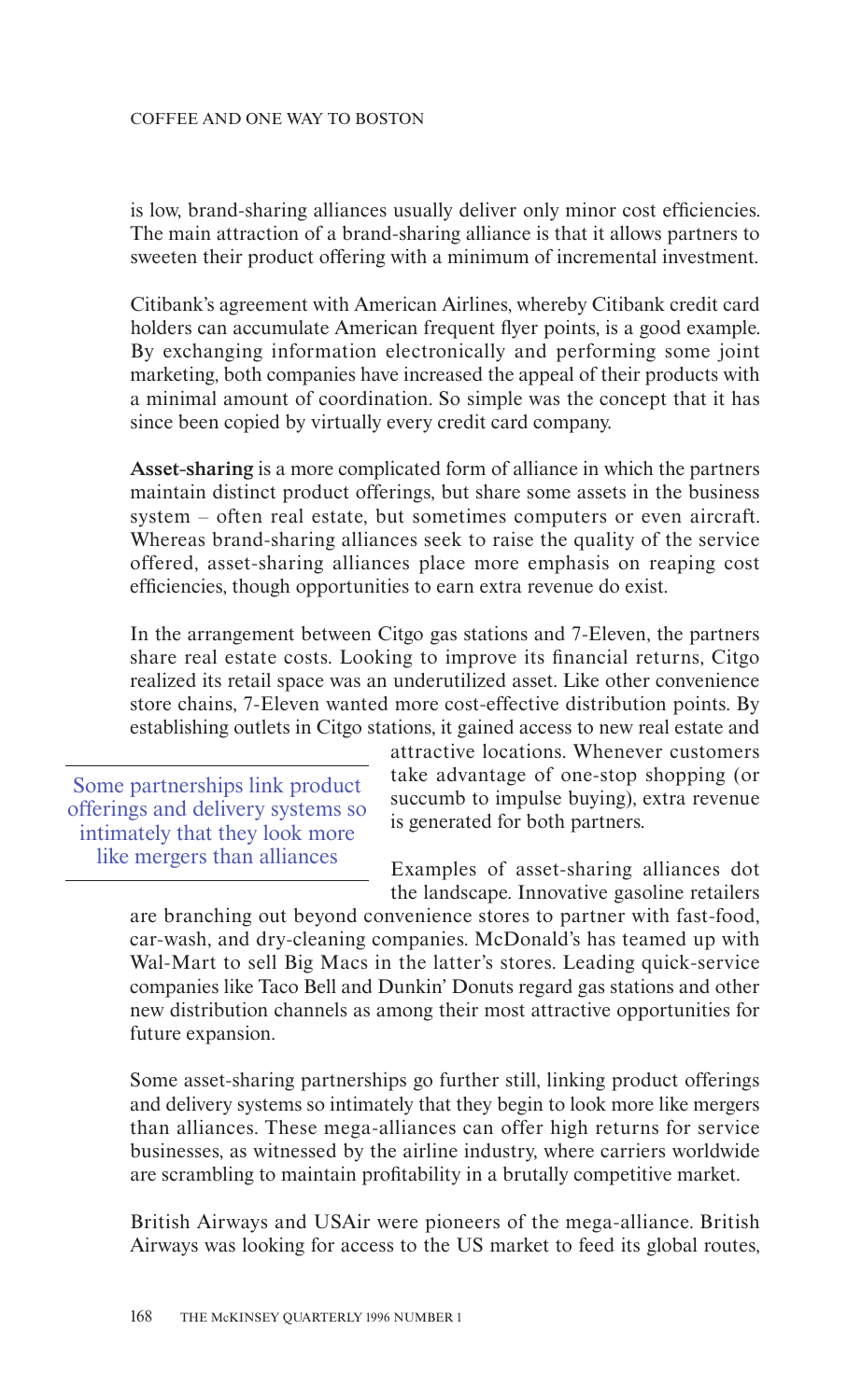while USAir needed a capital infusion and global routes to offer its American customers. Both carriers wanted to improve their fixed cost base. In their alliance, the two companies have presented a common face to customers, with dual-branded advertising, integrated frequent flyer programs, and code-sharing on connecting routes.

This much is now common practice in loose affiliations throughout the industry, but the USAir and British Airways alliance goes much deeper. The two carriers now have common hub operations, maintenance facilities, and

Tighter partnerships, combining as they do the most difficult aspects of alliances and mergers, carry high risks

city ticket oƒfices. Cost savings and increased revenues from these and other synergies are reported to total over \$100 million a year.

Other airlines have followed this lead. Northwest Airlines and KLM,

United Airlines and Lufthansa, and Continental Airlines and Alitalia are all moving in a similar direction. A 747 recently flew from Newark to Rome with Continental's colors on one side of the plane and Alitalia's on the other, symbolizing just how far the two carriers are integrating their offerings. Seeing such partnerships as a golden opportunity to transform performance, other service companies are being tempted to follow suit. As well as raising revenues and cutting costs, such alliances can also open up new avenues for geographic growth and market penetration.

Nevertheless, the tighter partnerships, combining as they do the most difficult aspects of alliances and mergers, carry high risks. Although the allied companies integrate large portions of their businesses and have to behave like a single merged company in some of their operations, they retain their individual brand identities and, in some cases, independent financial and operating control. As a result, there will always be a strong

cultural tendency to resist sacrificing individual brand or company interests for the sake of the alliance.

There are other challenges, too. The key performance measure for the integrated delivery system is improved profit. Indi-

It can prove extremely difficult and costly to unravel the relationship should the partners decide to go their separate ways

vidual brands should be more economically viable together than alone, although each must continue to contribute to overall company performance. Integrating delivery systems is challenging enough, but finding out which businesses are making or losing money is also complicated. Since the performance of the individual businesses is masked, management control is diminished. Friction about how to share the costs and benefits of an alliance is common, and when the relationship deepens to the point of becoming a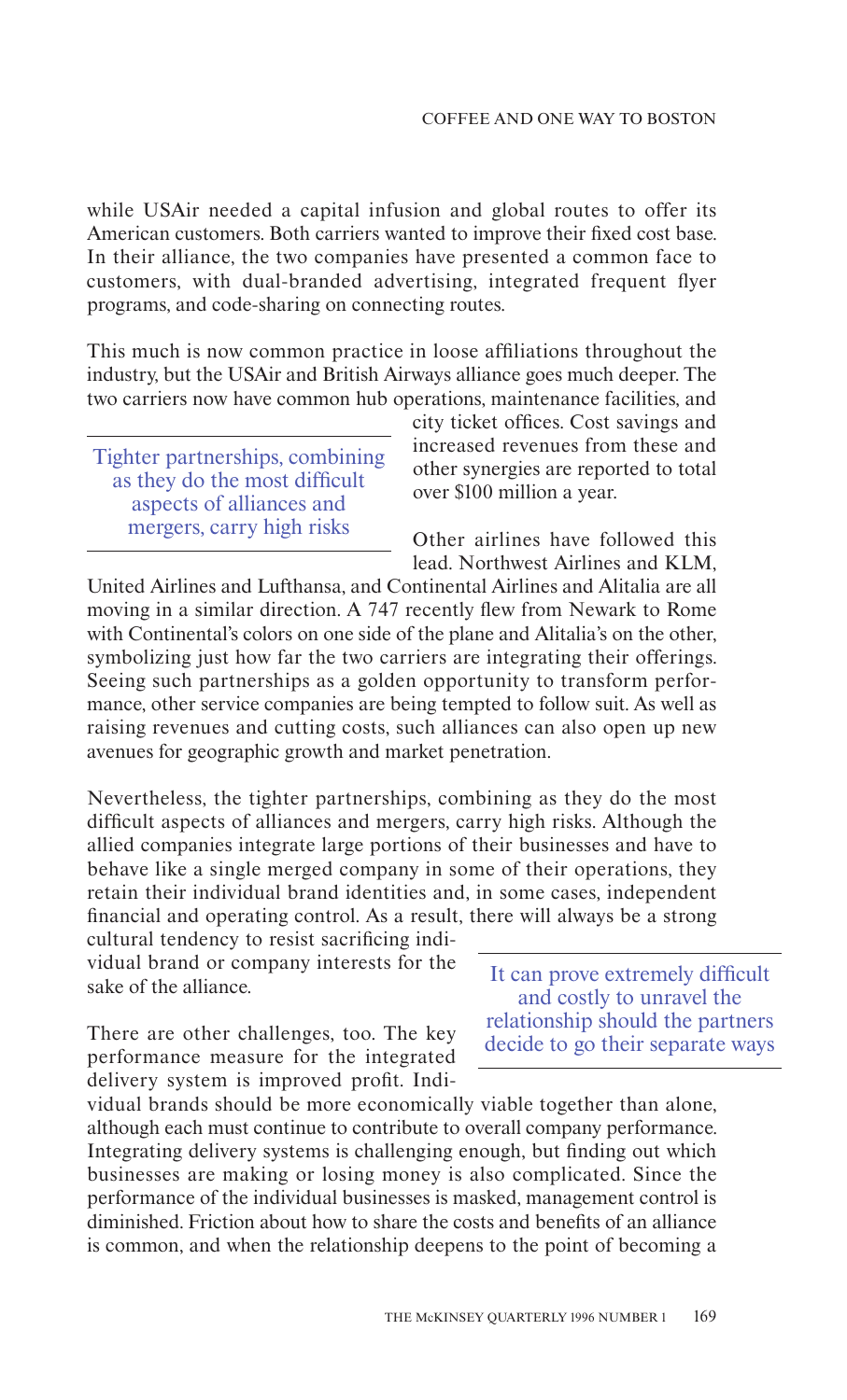#### COFFEE AND ONE WAY TO BOSTON

pseudo-merger, it can prove extremely diƒficult and costly to unravel should the partners decide to go their separate ways.

Given that ensuring sufficient operational cooperation between brands is such a tall order, it is not surprising that companies involved in these mega-alliances tend to swap equity stakes as a means of cementing their partnership. Yet in the light of all the risks, an outright merger or acquisition, if feasible, would often be less complicated and just as rewarding.

## **Alliance advice**

Few companies entering an alliance grasp the magnitude of the challenge they are undertaking. On the surface, forming an alliance might appear to be a straightforward way of enhancing a business. But the reality is different. A new alliance demands precisely the same energy, focus, and hard analytics that mergers do. And, as with mergers, there are critical noneconomic factors that must be understood and managed in order to maximize the partnership's chances of success.

Fortunately, however, service companies contemplating an alliance can learn from the pioneers. Experience suggests some practical approaches to developing partner strategies and managing service alliances.

## *Developing partnering strategies*

**Fine-tune the fit of partners and brands.** Savvy managers will fine-tune their choice of partner, taking into account such details as demographics and customer usage patterns to ensure a good fit. A gasoline retailer located on a busy commuter route, for instance, would do better to consider allying with a company that serves "breakfast on the go" than one associated with lunch-time eating. And for the breakfast chains, gas stations located on the inbound side of the road are likely to be a better bet than those on the

A new alliance demands precisely the same energy, focus, and hard analytics that mergers do

homeward side.

It is vital that partnering companies have compatible brand images, even if they are in completely different businesses. The colocation of discount stores Dart Drug and Trak Auto may lead to cross-buying, but

placing a luxury chocolate shop next to McDonald's won't. And partnering with a company whose concept or delivery is second rate is a surefire way of eroding years of hard-won brand equity.

All this might sound like common sense, but mismatches are made with disturbing frequency, especially in cross-industry alliances where the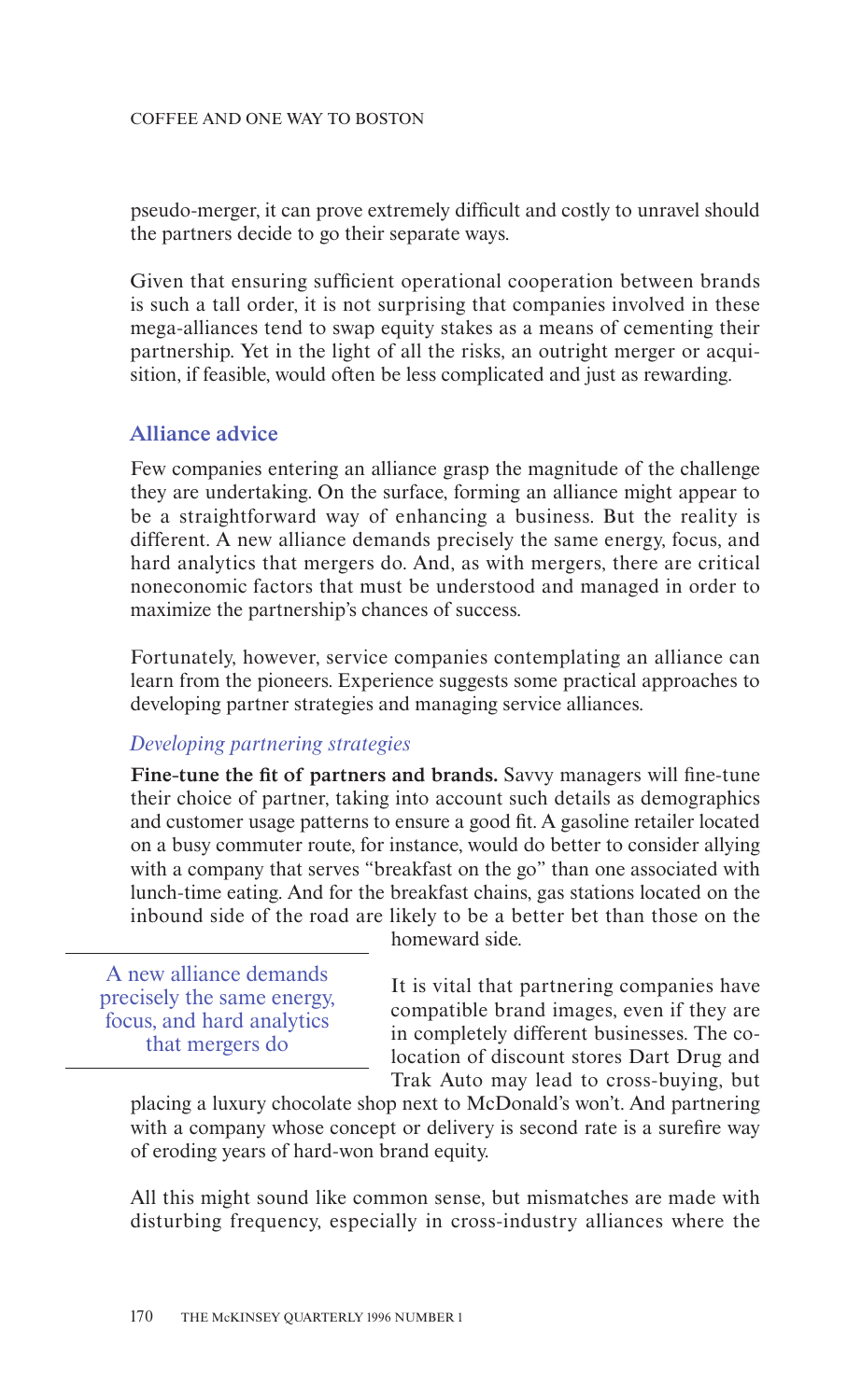partnering companies may understand less about each other's industry position, day-to-day operations, and brand equity. Companies need to be clear on the particular skills, service, and qualities they are seeking in a partner. Any management team considering a service alliance should ask itself: What are the key attributes of an optimal partner? If there is a lack

Partnering with a company whose concept or delivery is second rate is a surefire way of eroding years of hard-won brand equity

of consensus or specificity in the answer, that company is heading down a risky road.

Companies must also consider how an alliance might aƒfect their own brand. However loose the alliance, there will be suƒficient operational

overlap to put each partner's customers, service oƒfering, and brand reputation at least partly at the mercy of the other's. In the Starbucks alliances with United Airlines or Sheraton, for example, a stale cup of coffee could disappoint a customer and tarnish the appeal of the combined offering.

**Ensure that the joint product oƒfering in a brand-sharing alliance will remain distinctive for long enough to earn back the costs of implementation.** Because most brand-sharing types of alliances are relatively simple to enter into, a successful idea can be easily copied, leaving all concerned with no competitive advantage. L.L. Bean's alliance with Federal Express is a case in point. Guaranteeing express delivery was a clear source of diƒferentiation until Lands' End followed by establishing an alliance with UPS. The explosion in credit card/airline alliances also came about when a winning concept spawned a flurry of imitations, raising both customer expectations and marketing costs across the board.

Recognize that the risks and benefits in an alliance are often dispro**portionate.** Few passengers would go so far as to switch airlines if the coffee

served on board were improperly brewed, but a premium brand like Starbucks could be seriously damaged. Starbucks is therefore highly dependent on the service provided by United. The partner with less at stake may also be the one with most of the day-to-day operating control; moreover, the partner

An uneven balance of benefits and commitment between partners can sabotage an alliance's eƒfectiveness

that is less at risk in an alliance (or that has least to gain) is the one least likely to invest the resources needed for the alliance to work smoothly. An uneven balance of benefits and commitment between partners can sabotage an alliance's eƒfectiveness unless expectations and operating guidelines, especially those related to quality, are agreed in advance.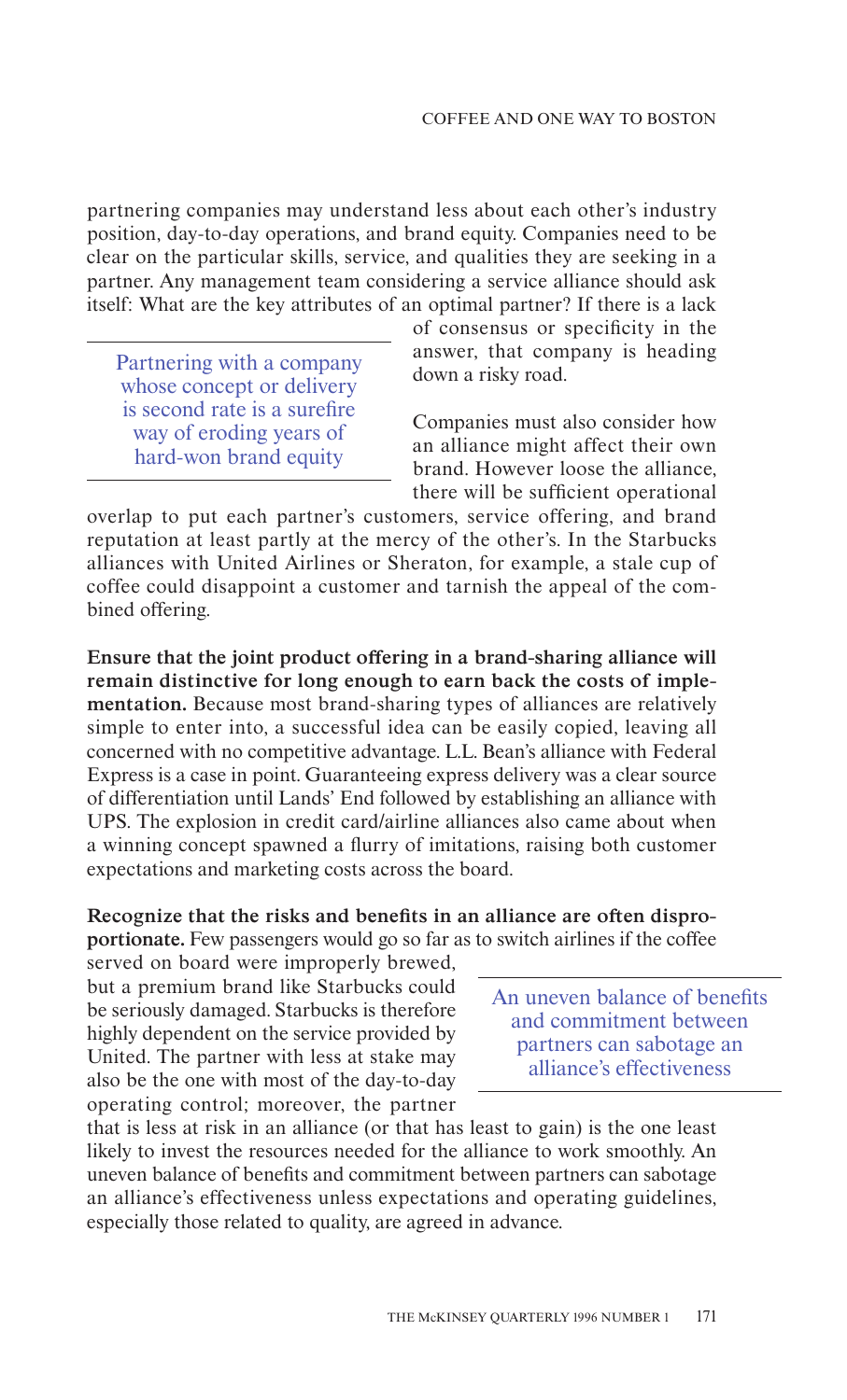Partners in asset-sharing alliances tend to have more balanced interests, but they are still vulnerable, as the high degree of operational integration means that each will inevitably influence the other's service. A gasoline retailer might well attract new customers by inviting a breakfast caterer to set up shop on site. But it might also lose loyal custom if pressured commuters resent having to wait in line at the pump while the driver of the car in front lingers inside deciding what kind of muƒfin to buy. Equally, the restaurateur's regular customers might object to having gasoline fumes mingling with the aroma of their morning coffee.

## **Ensure that the bundled oƒfering will enhance customers' perception of value and provide a service that they cannot easily or economically put**

Even the most casual of alliances requires planning and commitment on a level with that needed for a full-scale merger

**together for themselves.** In their eagerness to align, some companies have overlooked this basic rule. The Allegis link-up between Hertz, United Airlines, and Intercontinental Hotels in the 1980s failed to meet expectations because travellers preferred to book their own combination of car,

airline, and hotel, and could do so easily over the phone or through a travel agent. Technological developments such as the Internet are increasingly enabling customers to do this kind of bundling themselves with the minimum of effort.

### *Managing an alliance*

**Prepare as for mergers.** Before concluding an agreement, managers on both sides should ask themselves: Suppose we had already signed the alliance agreement. How would we resolve the ten toughest decisions that need to be taken? Even the most casual of alliances requires planning and commitment on a level with that needed for a full-scale merger.

Partners that fail to determine early on what the mechanisms will be for developing strategy, making key organizational decisions, and assigning financial accountability in the newly merged culture will face a bitter struggle to define these issues after the alliance has taken shape. Neither partner will have full control, or the power to force decisions after the deal. New alliances therefore demand an enormous amount of initial negotiation and pre-planning. Preparations should include an assessment of the source of the economic value in the relationship and realistic plans of how to capture it.

Once the wheels have been set in motion for forming an alliance, both companies must take quick and eƒfective action to manage the transition. The strategic vision must be communicated right from the start. Employees need to know what is happening and why. The strategic benefits that the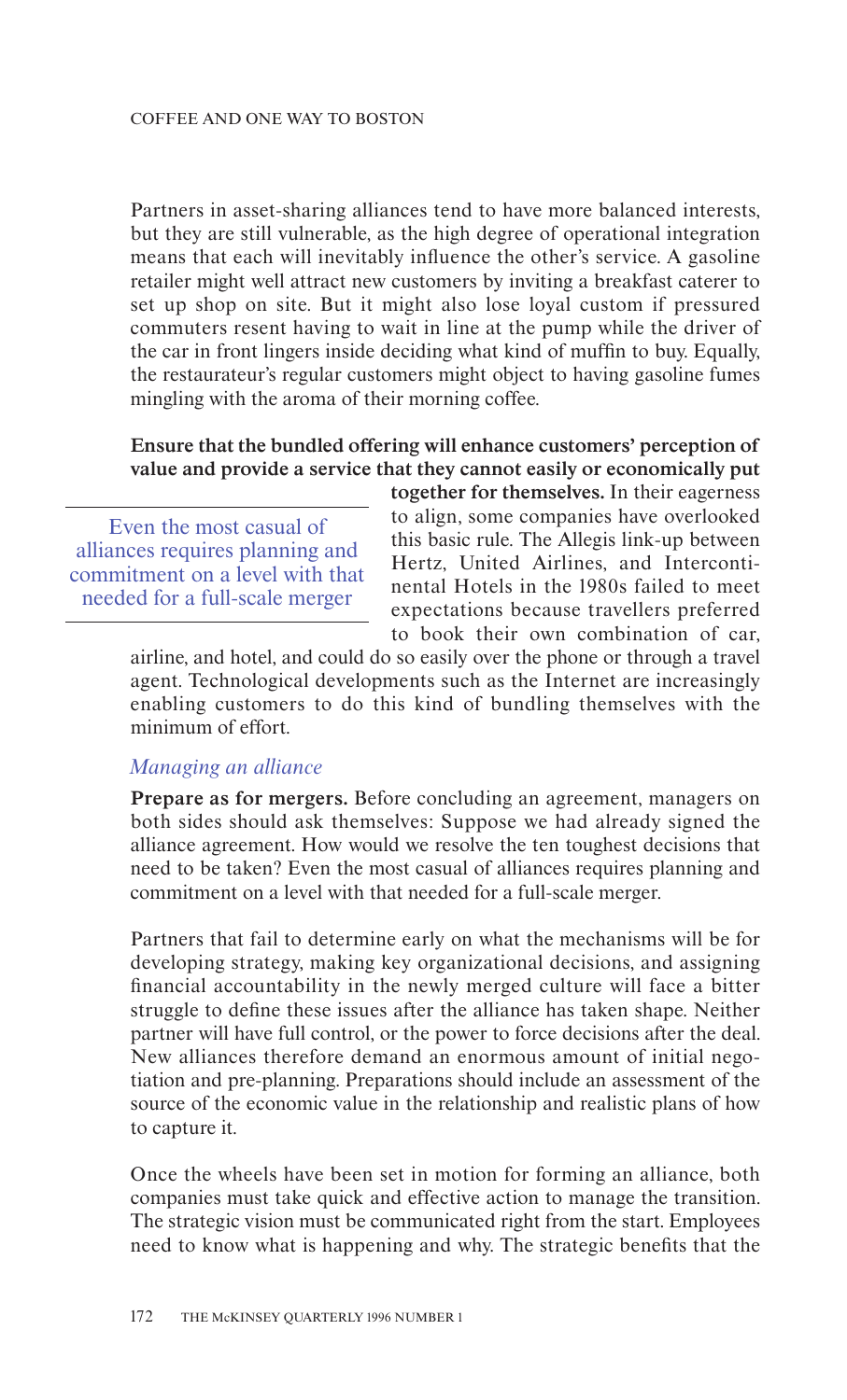change will bring ought to be clear, as should the employee benefits that will accrue from enhanced competitive performance.

**Don't underestimate the importance of cultural factors.** Companies that single-mindedly focus on the bottom line almost always end up in trouble, for a myriad of cultural factors also shape the eventual success or

Companies that ignore cultural factors and single-mindedly focus on the bottom line almost always end up in trouble

failure of a partnership. Even in loose affiliations, partners are likely to find that one culture dominates, and employees on the "weaker" side may well resist change. While these cultural factors are only to be expected in a takeover, such reactions

are seldom anticipated in alliances. Yet the motivation, attitude, and skills of the employees at the interface with customers determine much of the quality of the service oƒfering – and companies entering alliances are placing their service in the hands of two employee groups instead of one. Lack of enthusiasm on the part of employees is virtually guaranteed to kill a service alliance.

**Budget the time needed to make the alliance work.** Alliances take up management time at both senior executive and operating levels. High-quality joint teams will have to be set up to track the alliance just as the implementation of a merger is tracked. Companies must be pre-

pared to rethink the situation continually – and to change their plans and negotiate as necessary.

A weekly monitoring process is usually required at first, although it can be timeconsuming and diƒficult to arrange. All alli-

Communication will consume at least twice the management time as would be needed for an independent initiative

ances involve some reconfiguration of power and influence, so frequent communication is essential in negotiating the differences in objectives, style, and thinking that arise. A rule of thumb that has emerged from discussions with alliance managers is that communication will consume at least twice as much management time for each alliance partner as would be needed for an independent initiative.

**Build in conflict resolution and decision mechanisms.** At the outset, partners should agree on operational procedures to help them keep control of their service oƒfering, protect their brand image, and avoid conflict. Starbucks, for example, might want to control the delivery of coffee beans to planes to ensure they are fresh, and retain the right to board planes from time to time to check the quality of the coffee being served. And in its agreement with Sheraton, Starbucks' quality code requires that coffee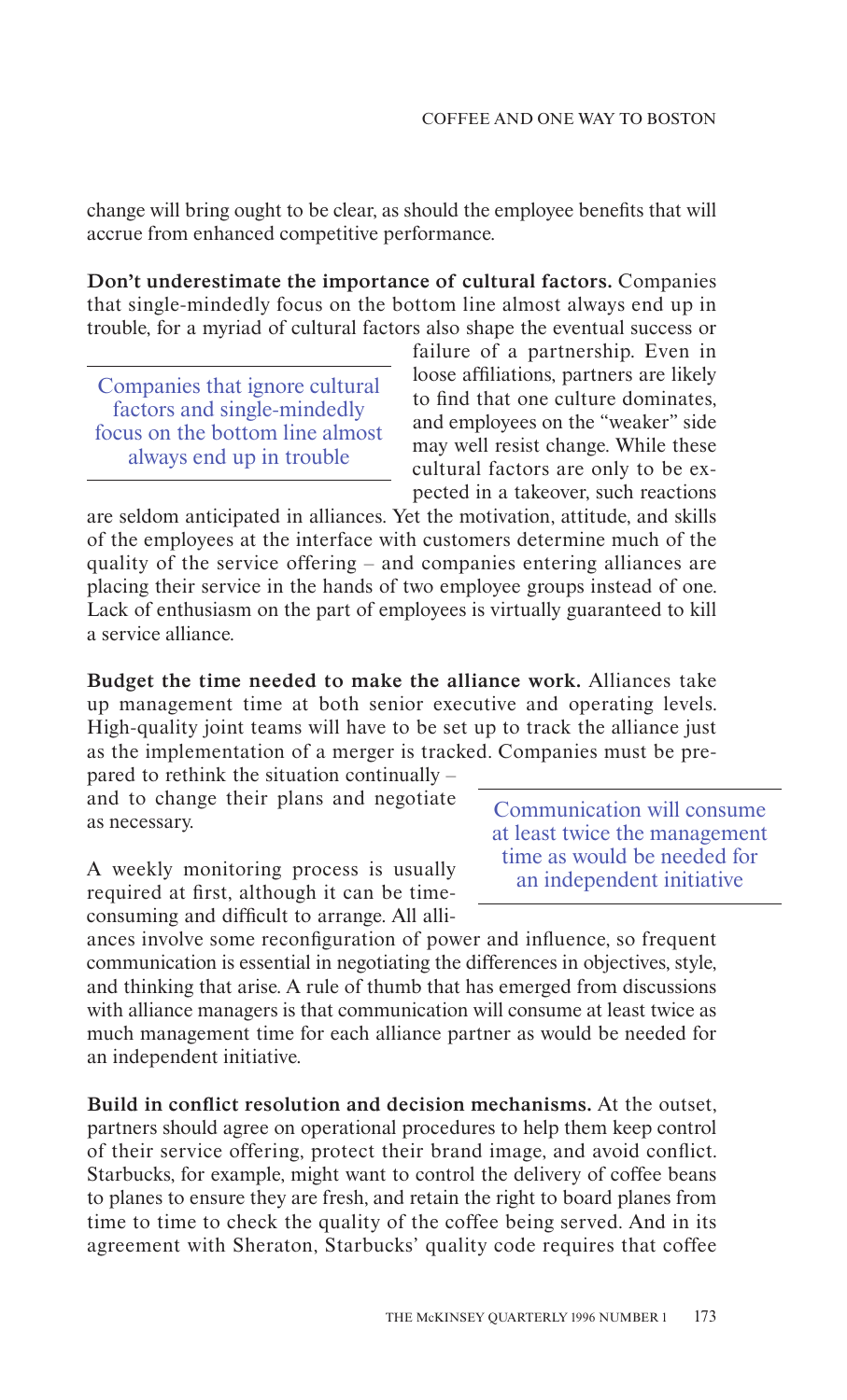be thrown out aƒter sitting for 90 minutes. Still, it is best that partners acknowledge that unforeseen conflicts are bound to arise, and will have to be dealt with.

Thriving partnerships tend to be those where expectations have been fully discussed at the outset, and where mechanisms for decision making

Partnerships thrive where expectations have been fully discussed at the outset, and where conflict resolution has been designed into the alliance

and conflict resolution have been designed into the alliance. Such mechanisms might include taskforces that support the alliance and report to a clearly defined management structure, and checkpoint meetings to review progress and resolve problems. Solutions oƒten demand flexibility in adjusting the alliance's managerial and operating prac-

tices as both sides learn from their experiences.

**Consider exit options.** The number of service alliances that are currently underperforming suggests that partners may well want out several years down the road. Before placing its customers and brand equity in the hands of another company, a prospective partner must try to envisage what might happen if the alliance had to be restructured or disbanded. In asset-sharing alliances where companies have intertwined their delivery systems and infrastructures to the point where they are inseparable, the only exit strategy may be for one or both of the partners to sell.

Even loose alliances can cause damage when they disintegrate. An airline that loses its limousine service partner might have diƒficulty replacing it promptly with a reliable alternative, disappointing passengers who

have come to expect a limo ride as part of the airline's product. And if rivals all offer a similar service, the airline's competitive position will be weakened.

Solutions often demand flexibility in adjusting the alliance's managerial and operating practices as both sides learn from their experiences

Forcing itself to think through these exit options helps a company ensure

that the risk/return assumptions underlying its alliance strategy are sound, and that the alliance is structured in a manner that best protects its brand equity and other corporate assets.

The current wave of alliances sweeping through financial services, entertainment, healthcare, and other service businesses will persist. To compete more eƒfectively, companies are seeking partners that will enhance their service while sharing costs, skills, and access to markets. The